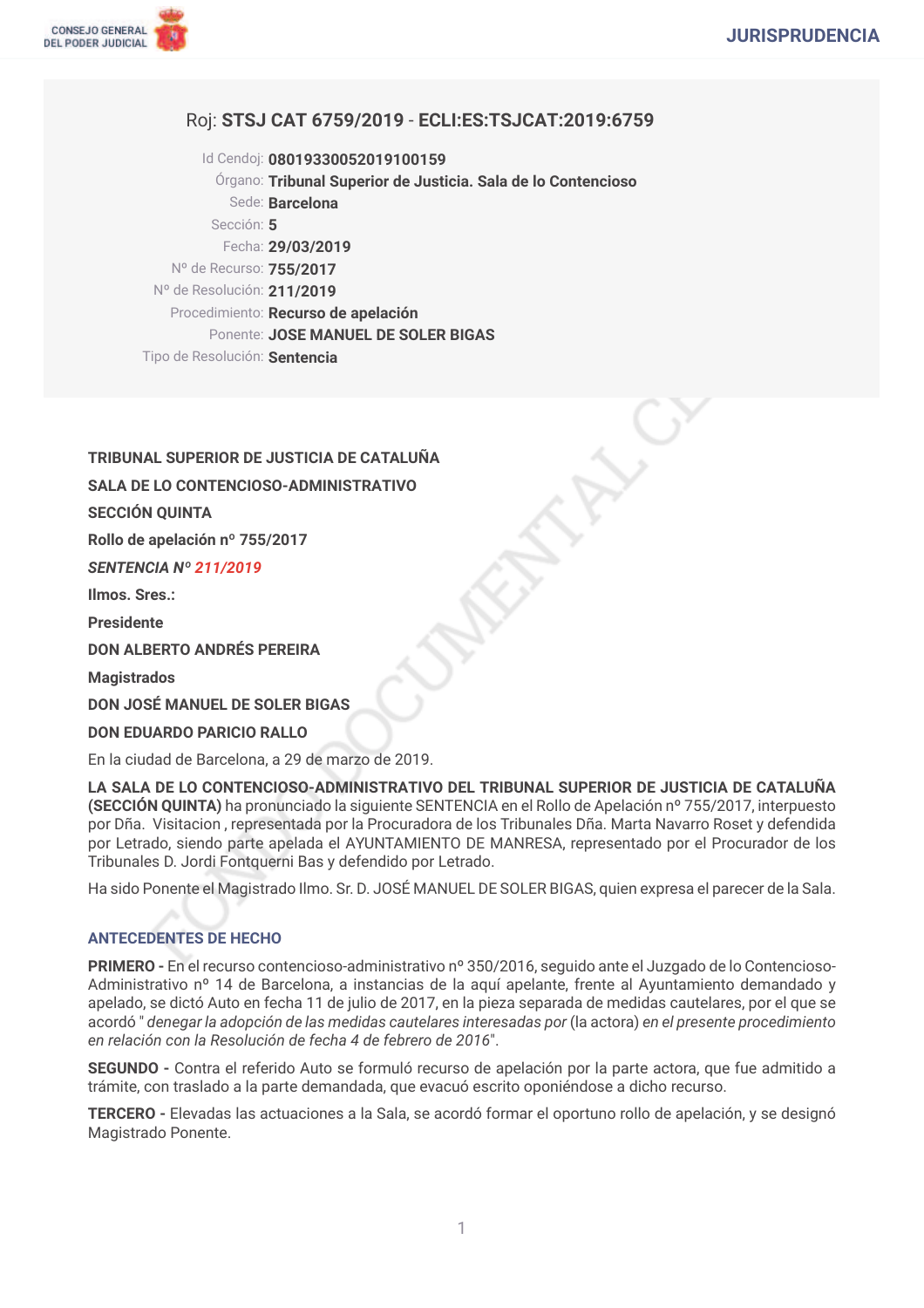

Mediante Providencia de fecha 16 de marzo de 2018 se acordó solicitar del Juzgado a quo la remisión de copia de las resoluciones dictadas por el Ayuntamiento de Manresa en fechas 4 de febrero de 2016 y 25 de julio de 2016, objeto de impugnación en el proceso, que no obraban en la pieza de medidas cautelares remitida.

Mediante Auto dictado en fecha 10 de mayo de 2018 se acordó la admisión del recurso de apelación en razón de su cuantía (indeterminada), y finalmente, se señaló fecha para la votación y fallo del recurso, el 26 de marzo de 2019.

CUARTO - En la sustanciación de este recurso se han observado las prescripciones legales.

#### **FUNDAMENTOS DE DERECHO**

PRIMERO - Constituye el objeto del recurso contencioso-administrativo nº 350/2016, del que conoce en 1ª instancia el Juzgado de lo Contencioso nº 14 de Barcelona, la impugnación por la actora, titular del establecimiento denominado Bar El Porró, sito en la calle Major nº 39, de Manresa, de la resolución dictada en fecha 25 de julio de 2016 por la Alcaldía del Ayuntamiento de dicha ciudad, por la que se acordó en definitiva,

"1r Declarar la inadmissió del recurs interposat (por la actora) contra la resolució de 4 de febrer de 2016, que va resoldre l'expedient sancionador...i va imposat (a la actora y a otro), com a responsables duna falta greu de l'art. 48.j) de la Llei 11/2009, una multa de 7.000 euros a cadascun dels responsables i la prohibició d'utilitzar l'establiment obert al públic afectat, mitjançant el tancament i el precinte, per un període de tres meso, per haver estat interposat fora del termini hàbil per a la seva formulació, en aplicació de l'article 117 de la Llei 30/1992.

2n Desestimar...el recurs de reposició interposat per Santos, contra la resolució de 4 de febrer de 2016, que va resoldre lexpedient sancionador...i va imposat (a la actora y a Santos), com a responsables duna falta greu de l'art. 48.j) de la Llei 11/2009, una multa de 7.000 euros a cadascun dels responsables i la prohibició d'utilitzar lestabliment obert al públic afectat, mitjançant el tancament i el precinte, per un període de tres mesos...".

SEGUNDO - Se constata, de entrada, que habiendo interpuesto el presente recurso contencioso, exclusivamente la Sra. Visitacion y no su hijo también sancionado, procede tan sólo en esta sede jurisdiccional la revisión de la legalidad del primer pronunciamiento transcrito, a saber, el de inadmisión del recurso administrativo, por extemporáneo, aceptando la parte actora que la resolución inicial de fecha 4 de febrero de 2016, le fue notificada el 6 de junio de 2016 (un lunes), y que formuló el recurso administrativo el siguiente 7 de julio de 2016 (un jueves).

Pues bien, resulta de aplicación a ese plazo el cómputo " de fecha a fecha", con arreglo entre otras a las STS, Sala 3<sup>ª</sup>, de 8 de marzo de 2006, rec. 6767/2003, FJ 4<sup>o</sup>; 26 de diciembre de 2011, rec. 207/2008, FJ 3<sup>o</sup>; y 13 de noviembre de 2015, rec. 560/2004, FJ 3°; que determinaría efectivamente la extemporaneidad del recurso y la firmeza de la resolución municipal de fecha 4 de febrero de 2016, que la parte actora pretende combatir en cuanto al fondo.

TERCERO - De cualquier modo, tanto la resolución de 4 de febrero de 2016 como la inadmisiva de 25 de julio de 2916, reseñan las múltiples incidencias relacionadas con la actora, su hijo, y el Bar El Porró que regentan, objeto de quejas vecinales, de anteriores procedimientos sancionadores y de resoluciones municipales acordando reducciones en el horario de apertura autorizada del establecimiento.

En uno de estos últimos casos, dictó esta Sala y Sección Sentencia en fecha 28 de marzo de 2018, rollo de apelación 464/2017, confirmando el Auto de archivo acordado por el Juzgado de lo Contencioso nº 12 de Barcelona, en autos 351/2016, por no haber formalizado demanda la actora, que impugnaba una resolución municipal de reducción del horario del Bar en cuestión, acordada en fecha 24 de julio de 2015.

Precisamente a resultas de ese acuerdo, se dictó la resolución inicial aquí impugnada, de fecha 4 de febrero de 2016, que tiene su fundamento en un acta de inspección levantada por la Policía Local en fecha 25 de julio de 2016, dejando constancia de que el Bar permanecía abierto (145 horas) más allá de la hora límite autorizada  $(1$  horas).

CUARTO - 1) No es el caso de reiterar aquí las notas que caracterizan la configuración de las medidas cautelares en la Ley 29/98, de 13 de julio, a las que se refieren, por todas, las STS, Sala 3ª, de 11 de febrero de 2009, rec. 5036/2007, FJ 4°, y 21 de octubre de 2010, rec. 3110/2009, FJ 4°, y que las partes conocen.

Señala a su vez la STS, Sala 3ª, de 15 de septiembre de 2003, rec. 12/2000, en su FJ 3°, que "La decisión sobre la procedencia de las medidas cautelares debe adoptarse ponderando las circunstancias del caso, según la justificación ofrecida en el momento de solicitar la medida cautelar".

(En el mismo sentido, STS, Sala 3ª, de 12 de septiembre de 2007, rec. 4506/2005, FJ 3°; 14 de mayo de 2008, rec. 3562/2007, FJ 2°; y 17 de junio de 2008, rec. 1022/2007, FJ 4°).